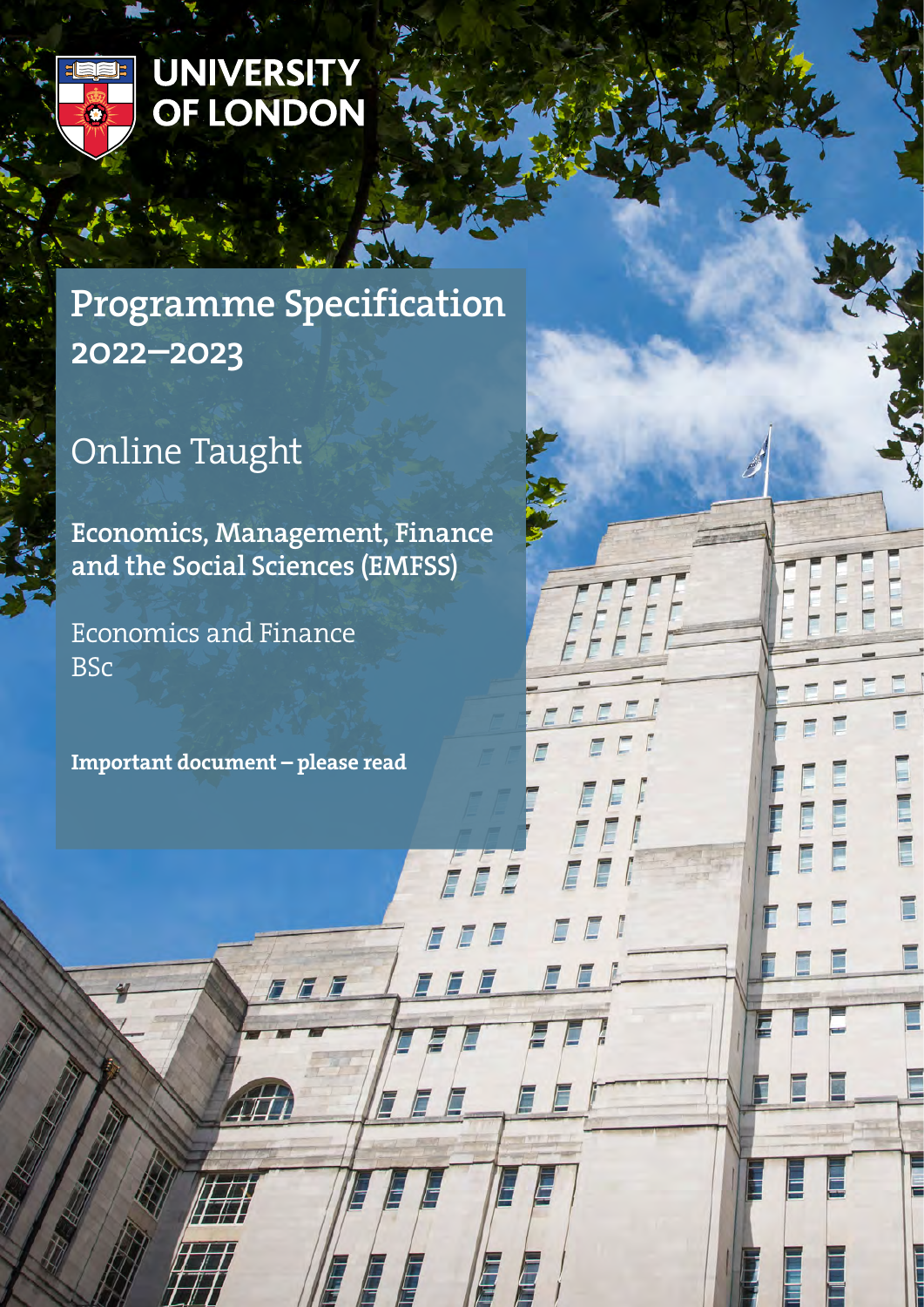# Table of Contents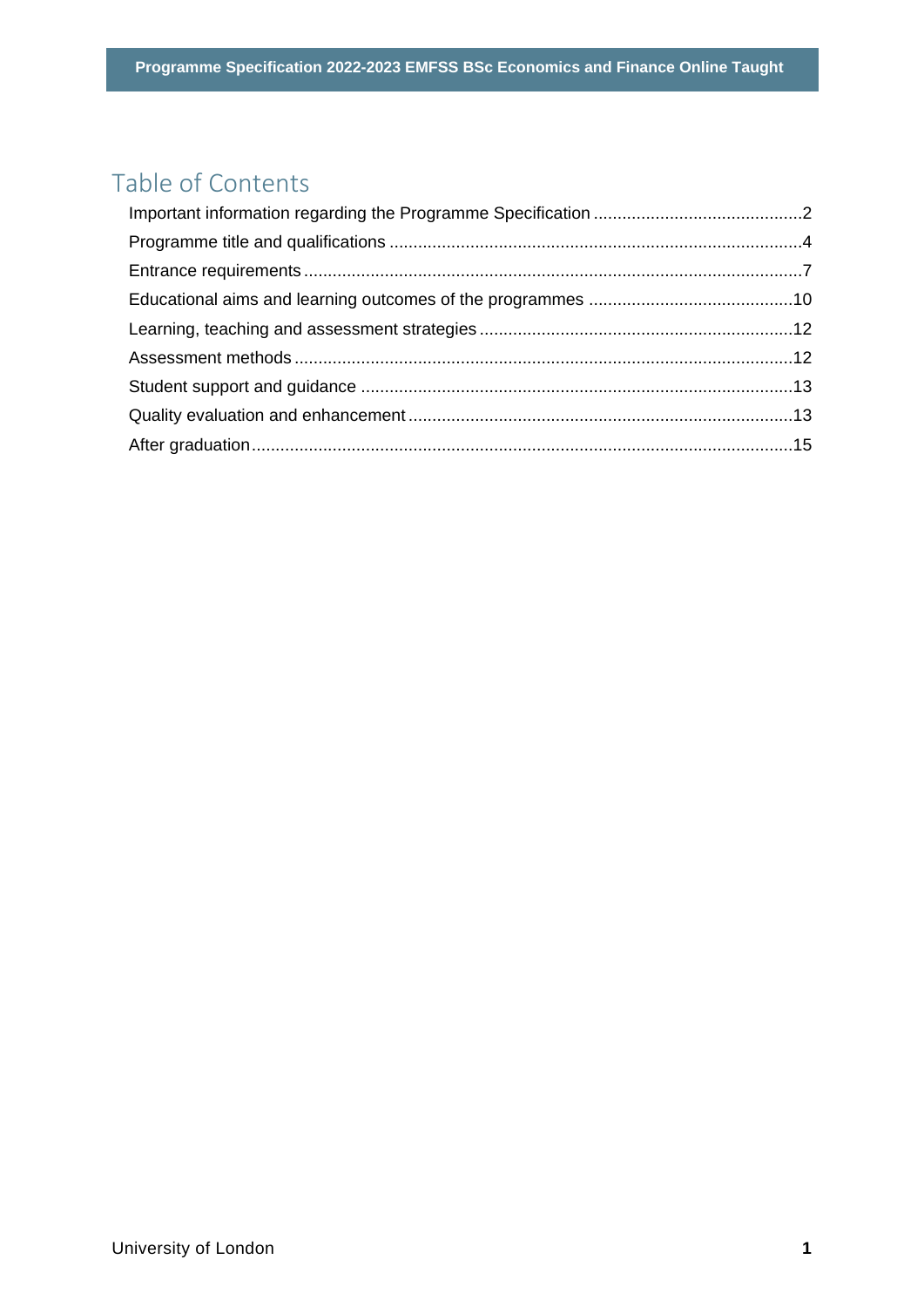# <span id="page-2-0"></span>**Important information regarding the Programme Specification**

#### **About this document**

#### Last revised 04 May 2022

The Programme Specification gives a broad outline of the structure and content of the programme, the entry level qualifications, as well as the learning outcomes students will achieve as they progress. Some of the information referred to in a programme specification is included in more detail on the University of London website. Where this is the case, links to the relevant webpage are included.

Where links to external organisations are provided, the University of London is not responsible for their content and does not recommend nor necessarily agree with opinions expressed and services provided at those sites.

If you have a query about any of the programme information provided, whether here or on the website, registered students should use the *ask a question* button in the [student portal](https://my.london.ac.uk/) otherwise the *Contact Us* button on each webpage should be used.

#### **Significant changes made to the programme specification 2022-2023:**

Internet access and computer specification requirements have been updated.

#### **Terminology**

The following language is specific to the EMFSS BSc Online Taught degree programme:

**Course**: Individual units of the programme are called courses. Each course is a selfcontained, formally structured learning experience with a coherent and explicit set of learning outcomes and assessment criteria.

**New:** Either as 'new course' or 'new credit'**.** A course which you have never previously registered for.

**Prerequisite:** A course that you must register and complete live sessions for before you are permitted to complete the teaching for another course.

**Corequisite:** A course that you must register and complete the live session for either before or at the same time as another course.

**100 level / 200 level / 300 level:** In the context of UK higher education, the Framework for Higher Education Qualifications (FHEQ) levels are as follows:

100 courses are equivalent to FHEQ Level 4

200 courses are equivalent to FHEQ Level 5

300 courses are equivalent to FHEQ Level 6

**Online Taught:** The qualifications awarded under these regulations are taught online only. You will receive advice via your virtual learning environment (VLE) from a class teacher.

**VLE**: Your virtual learning environment where you access your learning materials, live sessions. We may also refer to this as Digital Campus.

**Study session:** The academic year is split into two study sessions. You will register for each study session independently.

**Teaching block:** Each study session is split into two ten-week teaching blocks.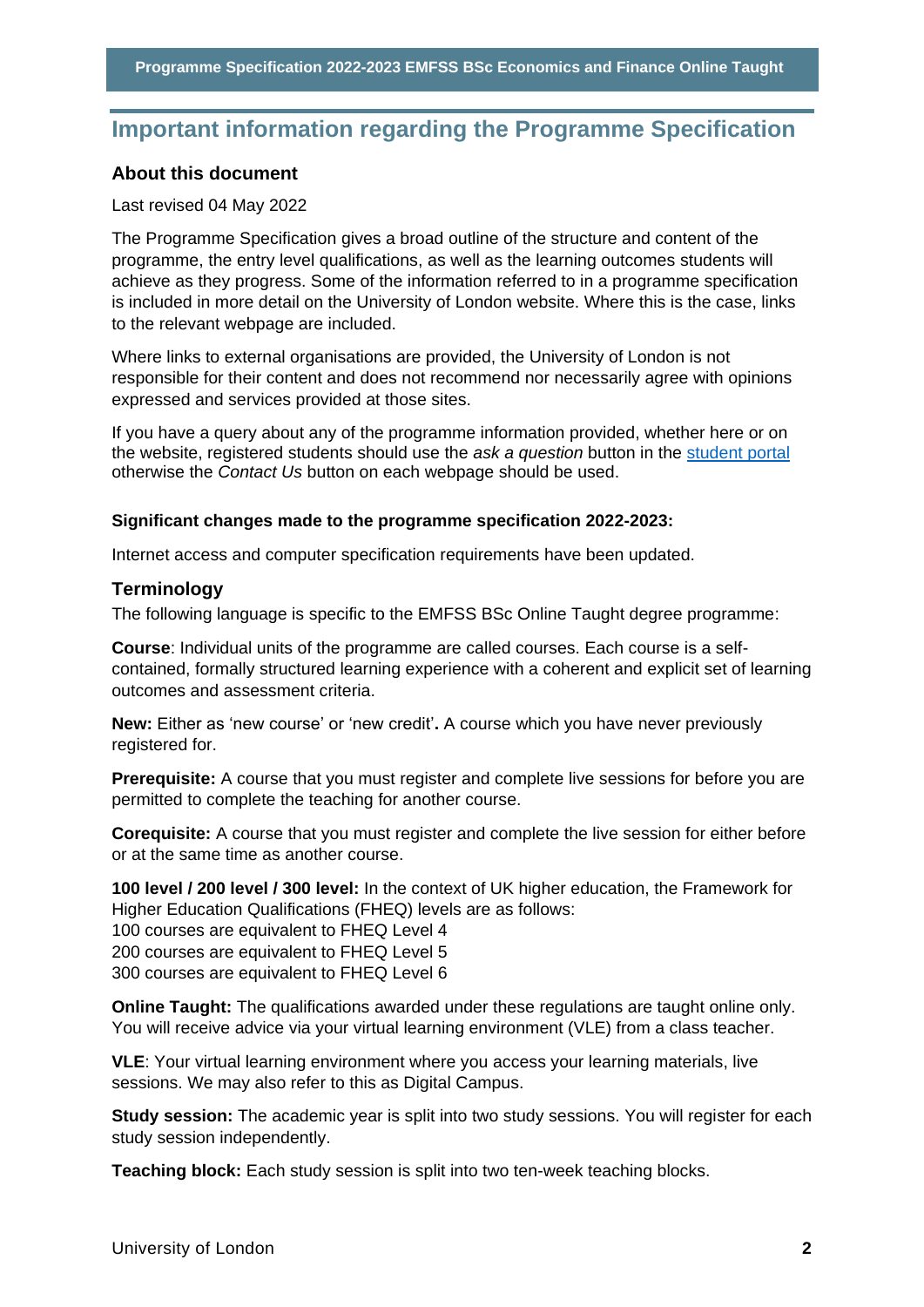**Student Success Advisor**: Will provide advice and guidance throughout your programme.

**Class teacher**: Will facilitate live, online teaching sessions.

**Live sessions**: A compulsory element of your teaching accessed on the VLE.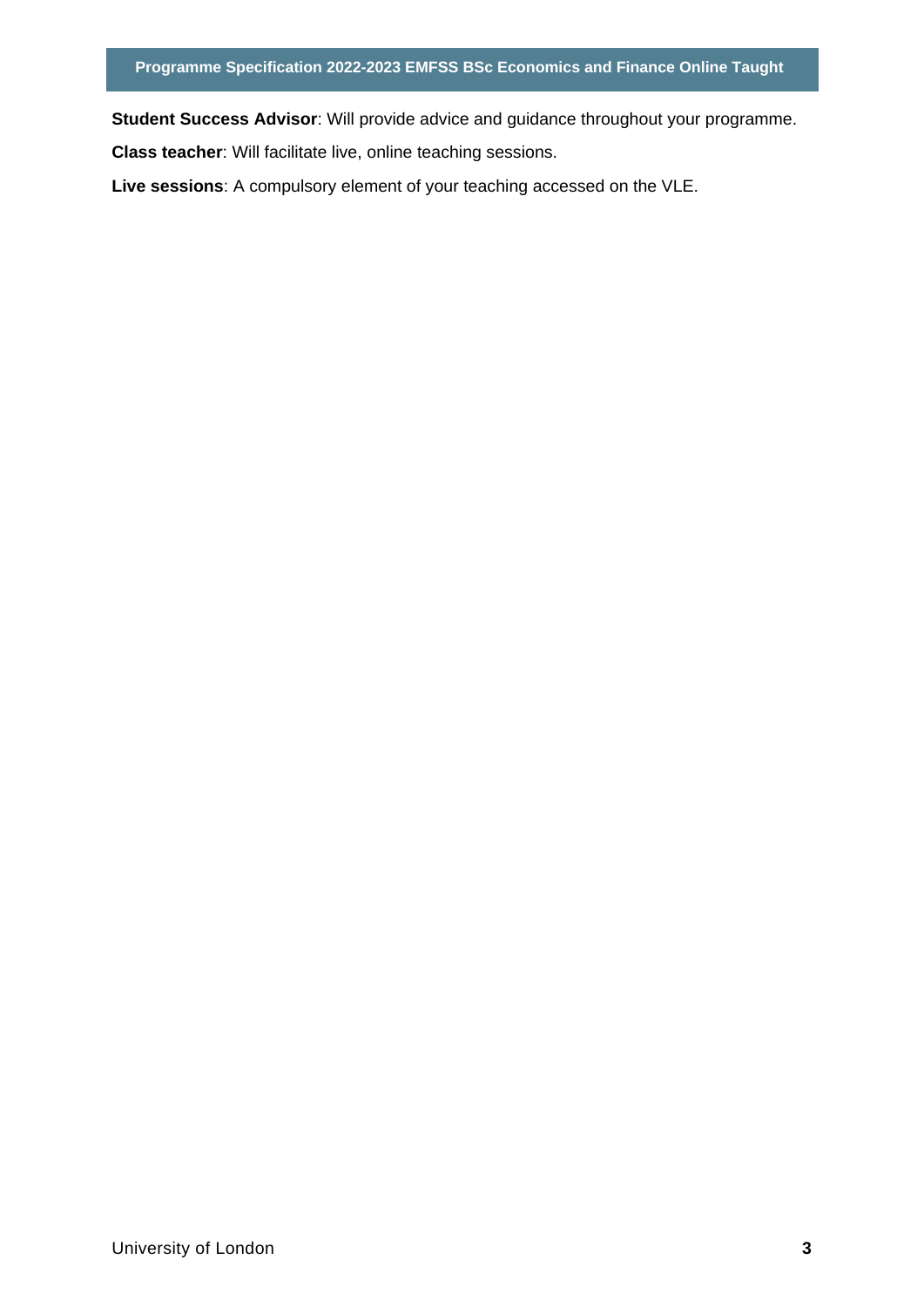# <span id="page-4-0"></span>**Programme title and qualifications**

Undergraduate degrees of the University of London are awarded with Honours. The award certificate will indicate the level of the academic performance (Honours) achieved by classifying the award. The classification of the degree will be based on the ratified marks from the completed assessments.

The standard classification system for Bachelor's degrees with Honours is:

First-Class; Upper Second-Class; Lower Second-Class; Third-Class.

A Pass Degree is a degree without Honours.

Specific rules for the classification of awards are given in the [Programme Regulations,](https://london.ac.uk/current-students/programme-documents/regulations) under Scheme of Award.

#### **Programme title**

Economics and Finance

#### **Qualifications**

Bachelor of Science in Economics and Finance

#### **Exit qualifications**

- Diploma of Higher Education in Economics and Finance
- Certificate of Higher Education in Social Sciences

An exit qualification is an intermediate qualification, for which the student may not have registered at the outset but which may be awarded on completion of specific modules/courses (or credit accumulated) in a longer programme of study, if the student leaves the programme.

Exit qualifications are awarded at the discretion of the Board of Examiners and once a student has accepted an exit qualification they will not normally be permitted to continue their study of the same award with the University of London.

#### **Individual courses**

There is no provision for individual courses of the programme to be studied on a stand-alone basis.

#### **Notes**

The BSc degree in Economics and Finance is available through a 12 course Standard Route and a 9 course Graduate Entry Route.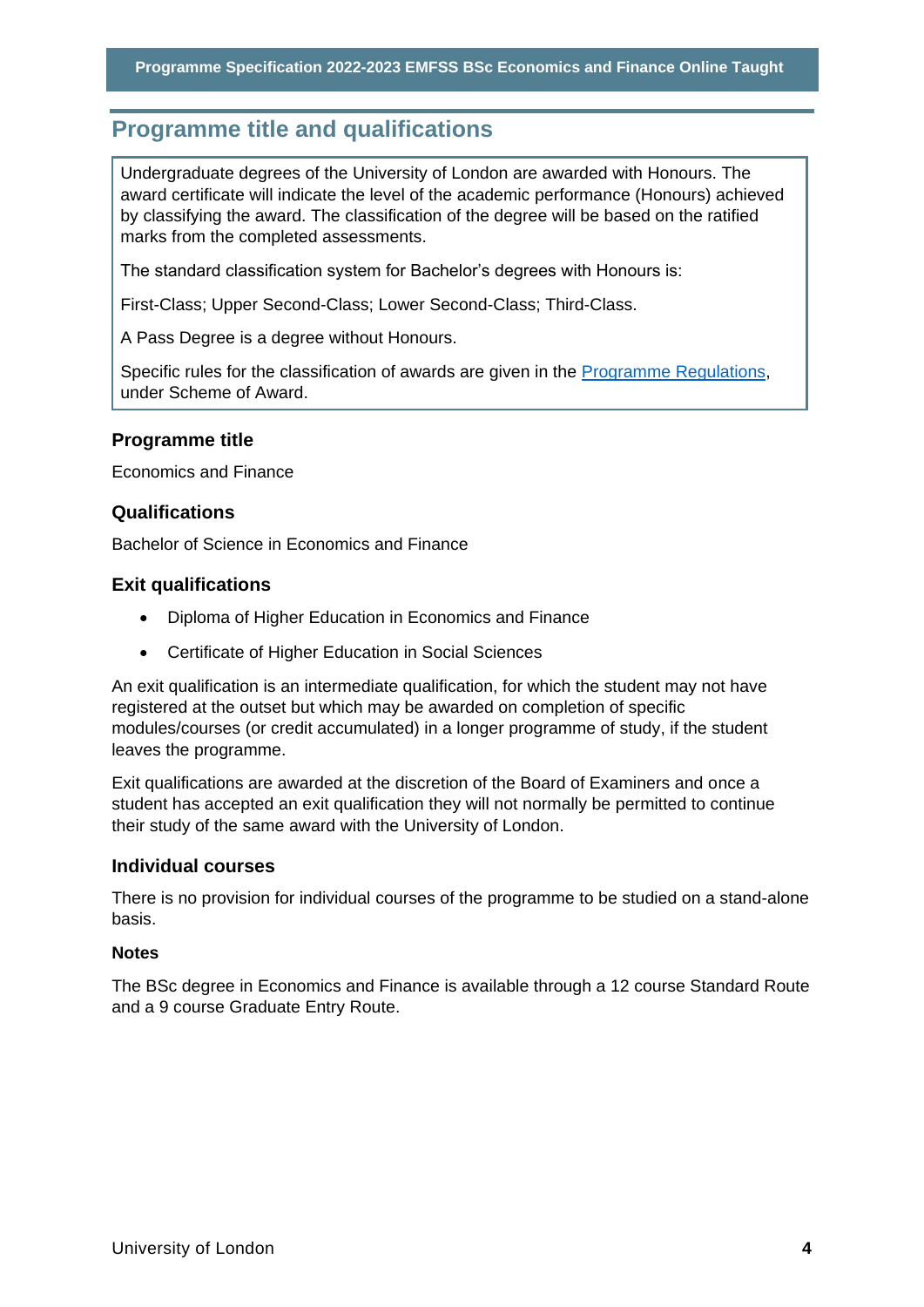#### **Qualification titles may be abbreviated as follows:**

Bachelor of Science – BSc

Diploma of Higher Education in Economics and Finance– DipHE

Certificate of Higher Education – CertHE

#### **Level of the programmes**

The Framework for Higher Education Qualifications of UK Degree-Awarding Bodies (FHEQ) forms part of the UK Quality Code for Higher Education of the [Quality Assurance](http://www.qaa.ac.uk/en)  [Agency for Higher Education](http://www.qaa.ac.uk/en) (QAA).

The qualifications are placed at the following Levels of the Framework for Higher Education Qualifications (FHEQ):

| <b>Bachelor of Science degree (BSc)</b>    | Level 6 |
|--------------------------------------------|---------|
| • Diploma of Higher Education (DipHE)      | Level 5 |
| • Certificate of Higher Education (CertHE) | Level 4 |

#### **Relevant QAA subject benchmarks group(s)**

See the [QAA website](http://www.qaa.ac.uk/) for information

**[Economics](https://www.qaa.ac.uk/docs/qaa/subject-benchmark-statements/subject-benchmark-statement-economics.pdf?sfvrsn=31e2cb81_5)** 

**[Finance](https://www.qaa.ac.uk/docs/qaa/subject-benchmark-statements/subject-benchmark-statement-finance.pdf?sfvrsn=f8f3c881_7)** 

#### **Awarding body**

[University of London](http://www.london.ac.uk/)

#### **Registering body**

[University of London](http://www.london.ac.uk/)

#### **Academic direction**

[The London School of Economics and Political Science \(LSE\)](http://www.lse.ac.uk/home.aspx) 

#### **Accreditation by professional or statutory body**

Not applicable

#### **Language of study and assessment**

English

#### **Mode of study**

Flexible and online study

#### **Programme structures**

The Economics, Management, Finance and the Social Sciences programmes are comprised of courses. Each course is referred to as a '100 course', '200 course' or '300 course',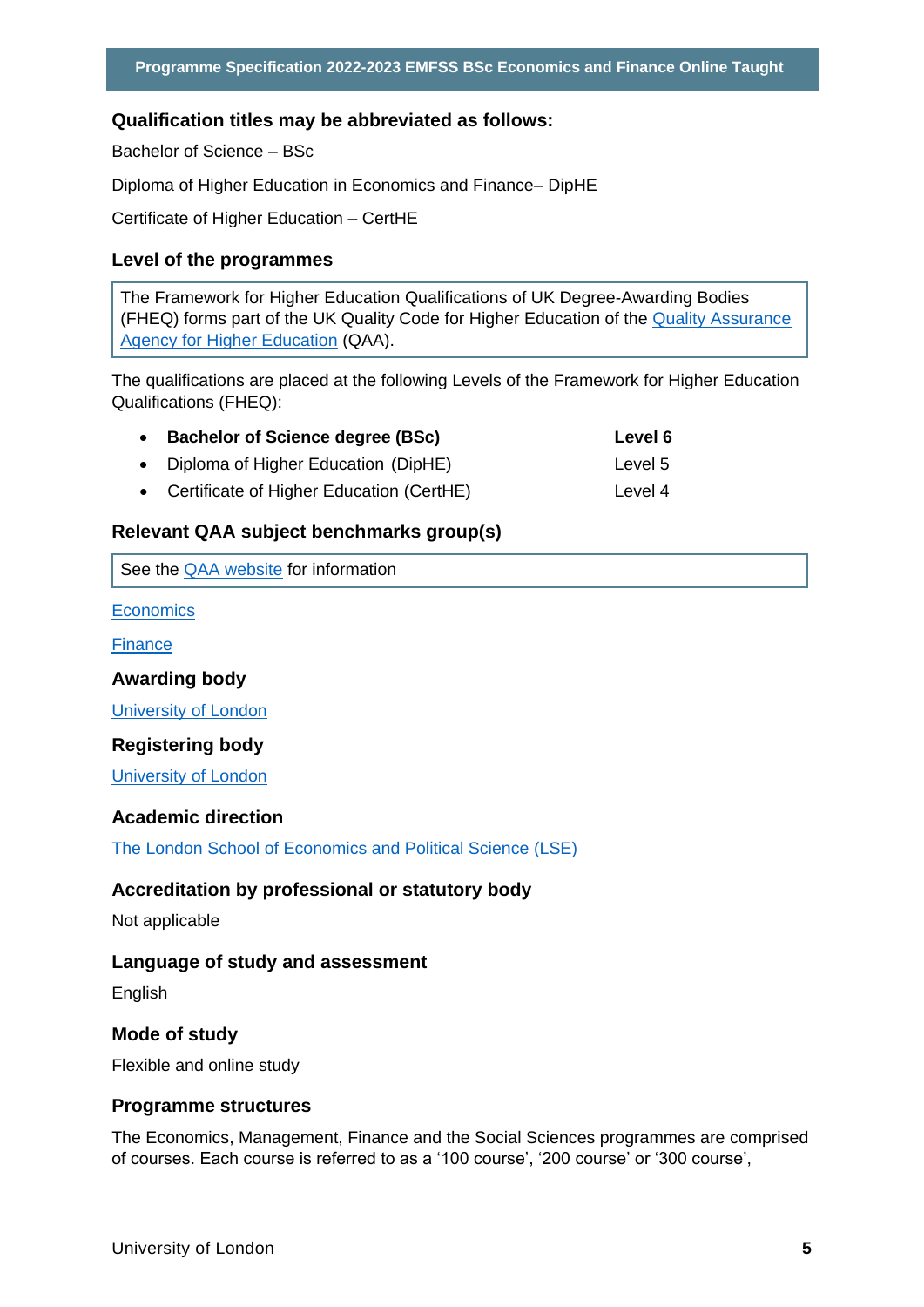corresponding to the following levels of the Framework for Higher Education Qualifications (FHEQ):

- 100 courses are placed at FHEQ Level 4
- 200 courses are placed at FHEQ Level 5
- 300 courses are placed at FHEQ Level 6

Where half courses are indicated, two half courses are equivalent to one full course in terms of structure. For each programme, some courses are compulsory, whilst others can be selected from lists of options called 'selection groups'.

The current structure can be found on the programme's [Structure](https://onlinecourses.london.ac.uk/undergraduate/economics-degrees/economics-finance/) page on the University of London website.

Where a student satisfies certain conditions, transfer may be permitted between different degrees and routes.

To be considered for the qualification of a BSc honours degree in the field of Economics, Management, Finance and the Social Sciences:

- For degrees through the Standard Route a student must have attempted 12 full courses and must have passed with a mark of 40 or above at least eleven full courses.
- For degrees through the Graduate Entry Route a student must have attempted and passed, with a mark of 40 or above nine full courses.

#### **Maximum and minimum periods of registration**

The maximum and minimum period of registration, from a student's effective date of registration, are:

|                                   | Minimum              | <b>Maximum</b> |
|-----------------------------------|----------------------|----------------|
| <b>BSc (Standard Route)</b>       | Three years*         | Six years      |
| <b>BSc (Graduate Entry Route)</b> | Two and a half years | Six years      |

\*This period may vary if recognition of prior learning is permitted.

Study materials are made available after registration and on payment of the applicable fee.

#### **Credit value of courses**

Further information about the credit systems used by universities in the UK and Europe is provided by the [Quality Assurance Agency](http://www.qaa.ac.uk/en) and the [European Credit Transfer and](http://ec.europa.eu/education/resources/european-credit-transfer-accumulation-system_en.htm)  [Accumulation System.](http://ec.europa.eu/education/resources/european-credit-transfer-accumulation-system_en.htm)

Where credits are assigned to each course of a programme, credit indicates the amount of learning carried out in terms of the notional number of study hours needed, and the specified Frameworks for Higher Education Qualifications of UK Degree-awarding Bodies (FHEQ) credit level indicates the depth, complexity and intellectual demand of learning involved. The details below indicate the UK credits and the European Credit Transfer and Accumulation System (ECTS) values.

For the Economics, Management, Finance and the Social Sciences suite of programmes, credits are assigned to the courses as follows: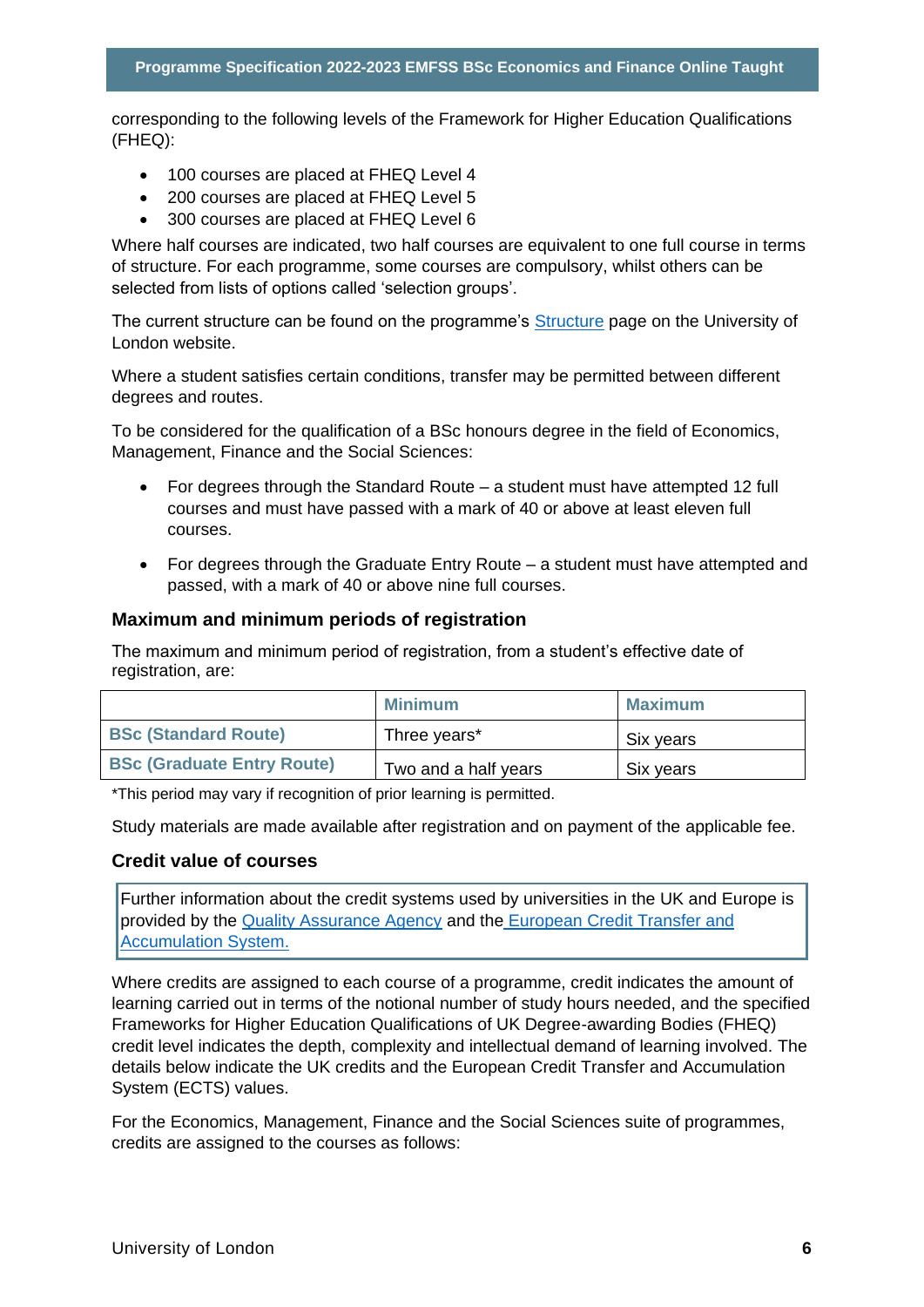- 30 UK credits or 15 ECTS credits for a full course at level 4, or 15 UK credits or 7.5 ECTS credits for a half course at level 4
- 30 UK credits or 15 ECTS credits for a full course at level 5, or 15 UK credits or 7.5 ECTS credits for a half course at level 5
- 30 UK credits or 15 ECTS credits for a full course at level 6, or 15 UK credits or 7.5 ECTS credits for a half course at level 6

One UK credit equates to a notional ten hours of study.

#### **Recognition of prior learning**

Recognition of prior learning is a generic term for the process by which we recognise and, where appropriate, award credit for learning that has taken place elsewhere, before entry onto this programme of study.

Where the prior learning covered a similar syllabus to a module/course studied elsewhere, credit will be awarded as if you took the University of London module/course.

See the [General Regulations](https://london.ac.uk/current-students/programme-documents/regulations) (Section 3) and [Programme Regulations](https://london.ac.uk/current-studentsprogramme-documents/regulations) for more rules relating to prior learning.

Details on [how to apply for RPL](https://london.ac.uk/applications/how-apply/recognition-prior-learning/recognition-and-accreditation-prior-learning-0) can be found on our website

This programme allows recognition of prior learning (RPL). A student studying a degree through the Standard Route may apply for RPL for up to four 100 courses. A student studying a degree through the Graduate Entry Route may apply for RPL for up to one 100 course named on the degree structure.

To be eligible to apply for RPL a student must provide evidence to the University that they have already passed examinations that equate in level, content and standard to the 100 course(s) that form part of the programme. The qualification must have been awarded within the past five years preceding the application. If a student is awarded RPL they do not have to take that particular 100 course as part of their degree.

## <span id="page-7-0"></span>**Entrance requirements**

We consider qualifications from around the world. Details are available [here](https://london.ac.uk/applications/how-apply/am-i-qualified) and in the [Qualifications for Entrance](https://london.ac.uk/entrance-qualifications) schedule

The full list of [EMFSS programmes](https://london.ac.uk/lse#apply-now) can be found on our website. Entrance requirements are set out in detail under the 'Requirements' tab for each programme.

Applicants must submit an application in line with the procedures and deadlines set out on the [website.](https://london.ac.uk/applications/how-apply)

All entrance requirements are set out in detail on the programme page under the Requirements tab.

#### **General Entrance requirements for undergraduate degrees**

**Age:** 

Applicants must normally be at least 17 years of age on or before 30 November in the year of initial registration.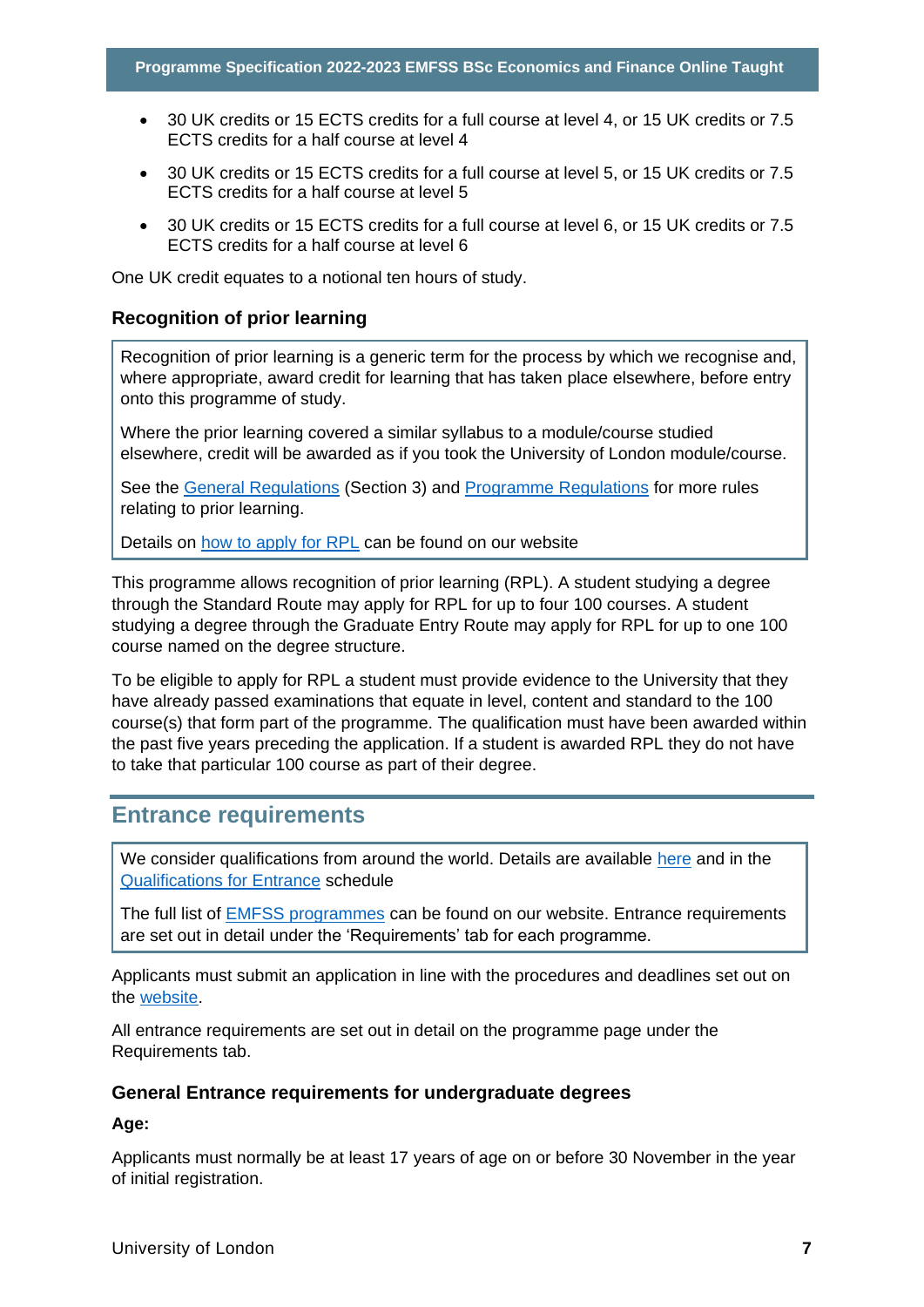#### **Qualifications:**

Applicants must

- have passed qualifications that satisfy category G in the Qualifications for Entrance schedule.
- meet any additional programme specific entrance requirements; and
- satisfy English language requirements.

#### **Entrance requirements for the Graduate Entry Routes to the undergraduate degrees**

#### **Age:**

Applicants must normally be at least 17 years of age on or before 30 November in the year of initial registration.

#### **Qualifications:**

Applicants must

- have successfully completed a full undergraduate degree or postgraduate qualification from an acceptable institution
- meet any additional programme specific entrance requirements; and
- satisfy English language requirements.

Applicants with professional qualifications and professional memberships will be considered on an individual basis.

The [Qualifications for Entrance schedule](https://london.ac.uk/entrance-qualifications) can be found on the University of London website.

#### **English language requirements**

Applicants must satisfy the English language requirements for the programme. These are set out in detail on the programme page under the Requirements tab for each programme.

Additional information on English language proficiency tests are given on the [website.](https://london.ac.uk/applications/how-apply/english-requirements)

Where an applicant does not meet the prescribed English language proficiency requirements but believes that they can demonstrate the requisite proficiency for admission the University may, at its discretion, consider the application.

#### **Internet access and computer specification**

Students will require regular access to a computer with an internet connection to use the University of London's online resources and systems.

The computer must have at least the following minimum specification:

- Windows: 7, 8, and 10 on 64-bit platforms (Windows 10 recommended)
- macOS: OS X 10.14 and higher
- CPUs newer than 2011 (Intel Sandy Bridge or newer)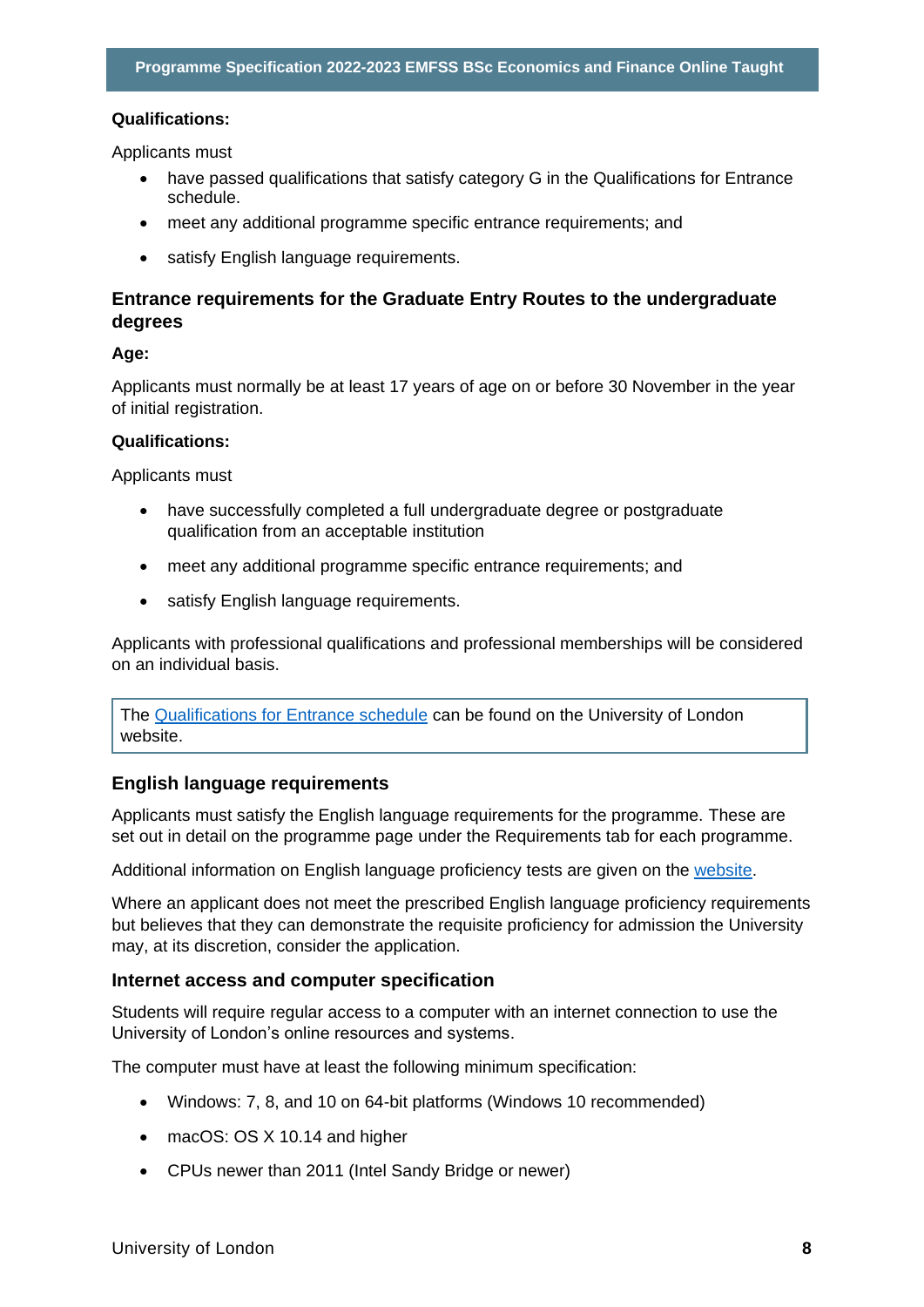- OpenGL 2.0 graphics driver
- Local storage for the recording of proctored examinations (75MB per hour)
- Web camera & microphone (internal or external)
- A steady hardwired internet connection requires speeds no less than (Note: A hardwired connection is strongly recommended):
	- o 10 MB/S download & 5 MB/S upload;
- Wired headset and phone (mobile or landline);

And the following applications installed:

- a word processor for Microsoft Word documents (.doc and .docx);
- a PDF reader (for example Adobe).
- Latest versions of at least two browsers downloaded onto computer
	- o Recommended: Google Chrome
	- o Note: Programs on Atrio cannot use Internet Explorer or Edge.

Students will need to perform System Compatibility Check (monthly)

Students must be able to download and install software to their Windows or MacOS device to include secure examination browsers for online assessment purposes (if offered on your programme of study)

#### **Students with access requirements**

The University of London welcomes applications from disabled students and/or those who have access requirements. The University will make every effort to provide reasonable adjustments to enable those with a disability, learning difficulty or access requirements to have the same opportunity as all other students to successfully complete their studies.

The University is committed to managing the application procedure and the programme itself to ensure that services are accessible for all students and that an inclusive environment is created. Students with a disability, or others who may need access arrangements to assist in taking examinations, should complete the relevant section of the application form, or contact the [Inclusive Practice Manager.](mailto:special.arrangements@london.ac.uk) A separate room or other arrangements may be considered.

Requests are considered by a University panel, whose purpose is to ensure that students with disabilities and/or specific access requirements are neither advantaged nor disadvantaged by such arrangements when compared with other students. These considerations remain separate from the academic selection processes.

For further information, see [Inclusive Practice Policy](https://london.ac.uk/applications/how-it-works/inclusive-practice-special-arrangements)

#### **Sources of funding and scholarships**

Information about potential sources of funding and scholarships is updated annually and where available is included in the prospectus web pages.

For further information see the [website](https://london.ac.uk/applications/funding-your-study)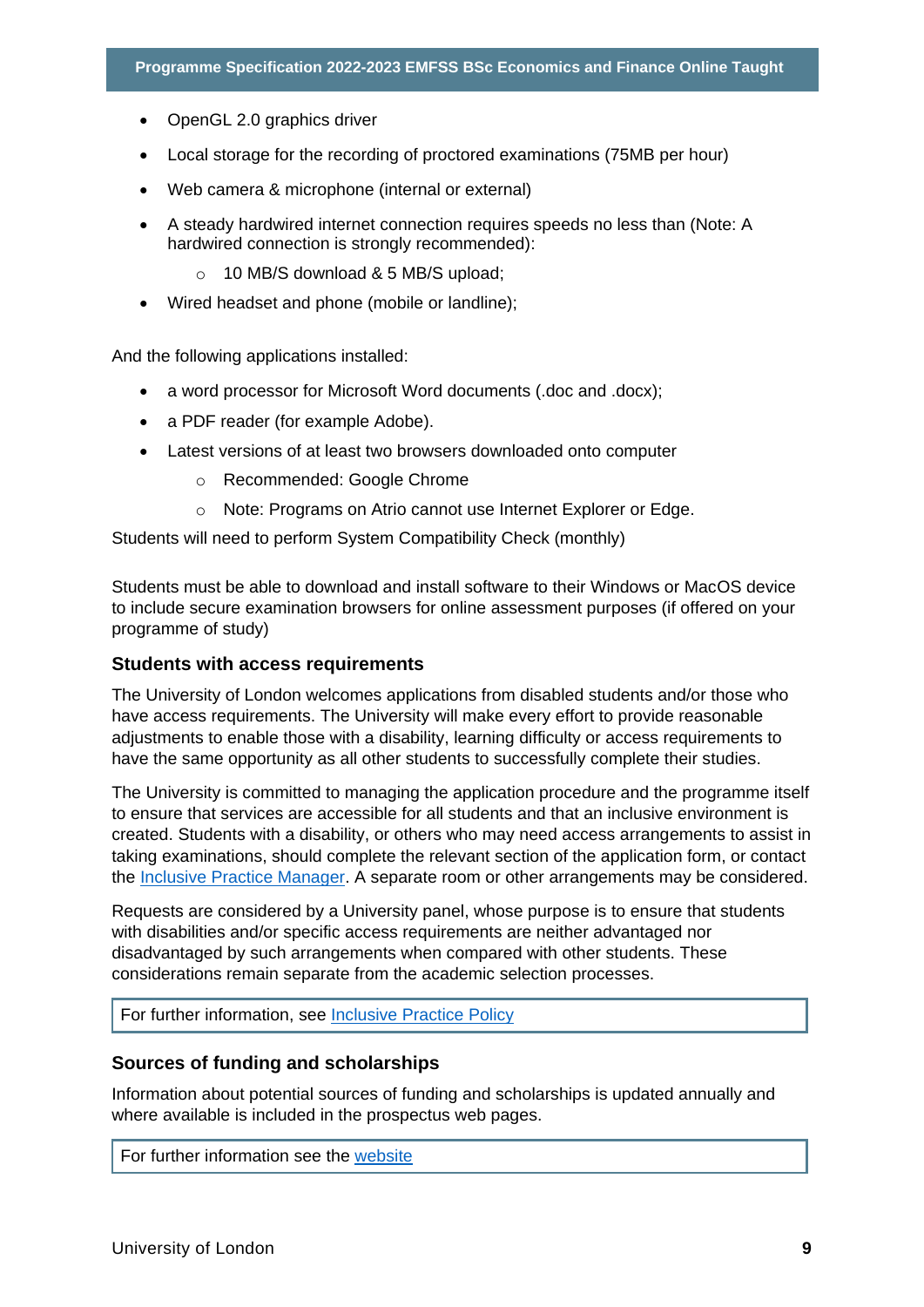# <span id="page-10-0"></span>**Educational aims and learning outcomes of the programmes**

Each of the programmes within the fields of Economics, Management, Finance and Social Science aims to offer a challenging, flexible scheme of study invigorated by research, which advances a student's ability to develop academic and practical insights into the subjects studied. Students will be encouraged to develop a broad range of transferable and in some cases technical expertise.

Graduates of the programmes will have a sound basis for careers in a wide range of areas from major corporations to small businesses, government organisations, the voluntary sector, international organisation and the media.

Successful completion of a degree, with Honours, may allow a student to progress to postgraduate study in the degree field or a related area or to undertake further professional qualifications.

Within the programmes there is a natural progression between the levels. A student who passes the 100 courses (FHEQ Level 4) will have the essential introduction to that subject. The 200 and 300 courses (FHEQ Level 5 and 6) build on the 100 courses and provide opportunity to develop a more detailed understanding. Although the courses may not in themselves be more difficult, students will develop a greater understanding and a sophistication of thinking as they work through the courses.

The programmes aim to:

- promote independent critical and evaluative skills, and intellectual curiosity for lifelong learning;
- expand knowledge and understanding of the chosen discipline;
- promote analytical, creative and imaginative engagement with theory, research and practice in the chosen discipline;
- encourage self-development into professionally organised and interactive individuals by practicing skills of selection, assimilation and communication.

#### **BSc Economics and Finance**

This programme aims to:

- provide students with a thorough grounding in economics and finance;
- give students a knowledge of the quantitative techniques appropriate for the analysis of issues arising in economics and finance;
- provide students with the institutional knowledge required to solve practical problems arising in finance;
- prepare students for graduate study in economics and finance;
- develop in student the ability to apply their knowledge to the solution of theoretical and applied problems in economics and finance;
- prepare students for careers requiring the use of economic arguments and analysis;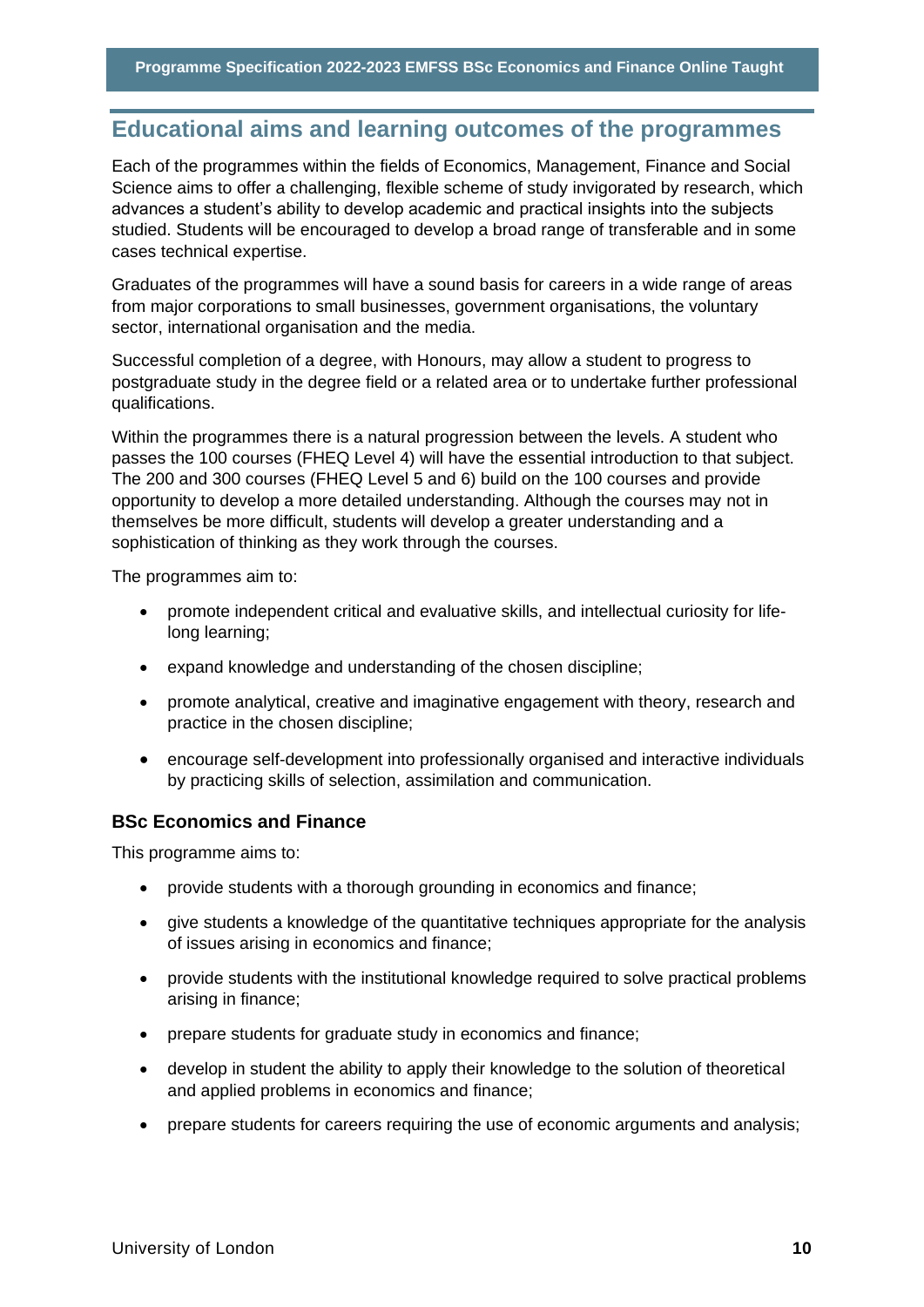• ensure students are familiar with the application of these analytical and quantitative techniques to a range of economic and financial issues, including contemporary policy problems.

The learning outcomes of the programme are as follows:

#### **Knowledge and understanding;**

A student will have:

- an understanding of the key issues arising in the area of finance;
- a good understanding of economic principles and the ability to apply them to address issues in finance;
- an ability to formulate and develop economic arguments in a logical manner;
- an ability to think in a critical manner and evaluate an economic argument;
- an ability to apply economic principles and quantitative techniques to the analysis of economic and financial data;
- skill in applying economic reasoning to the analysis of a wide range of policy issues.

#### **Intellectual and cognitive skills;**

A student will be able to:

- locate, extract, analyse and draw reasoned conclusions from multiple sources (including electronic sources) of appropriate literature and relevant data and acknowledge and reference sources appropriately;
- critically analyse arguments;
- apply theory and theoretical models in practical situations;
- assimilate and lucidly evaluate alternative views.

#### **Transferable skills;**

A student will be able to:

- communicate effectively in a written context;
- use information technology (spreadsheets, word-processing and online databases) appropriately;
- organise information, and to assimilate and evaluate competing arguments;
- manage their own learning, including working effectively to deadlines;
- be open minded and have a capacity to handle ideas and scrutinise information in critical, evaluative and analytical ways.

#### **Exit qualifications**

Students exiting with a Certificate of Higher Education would expect to:

• have the essential introduction to that subject;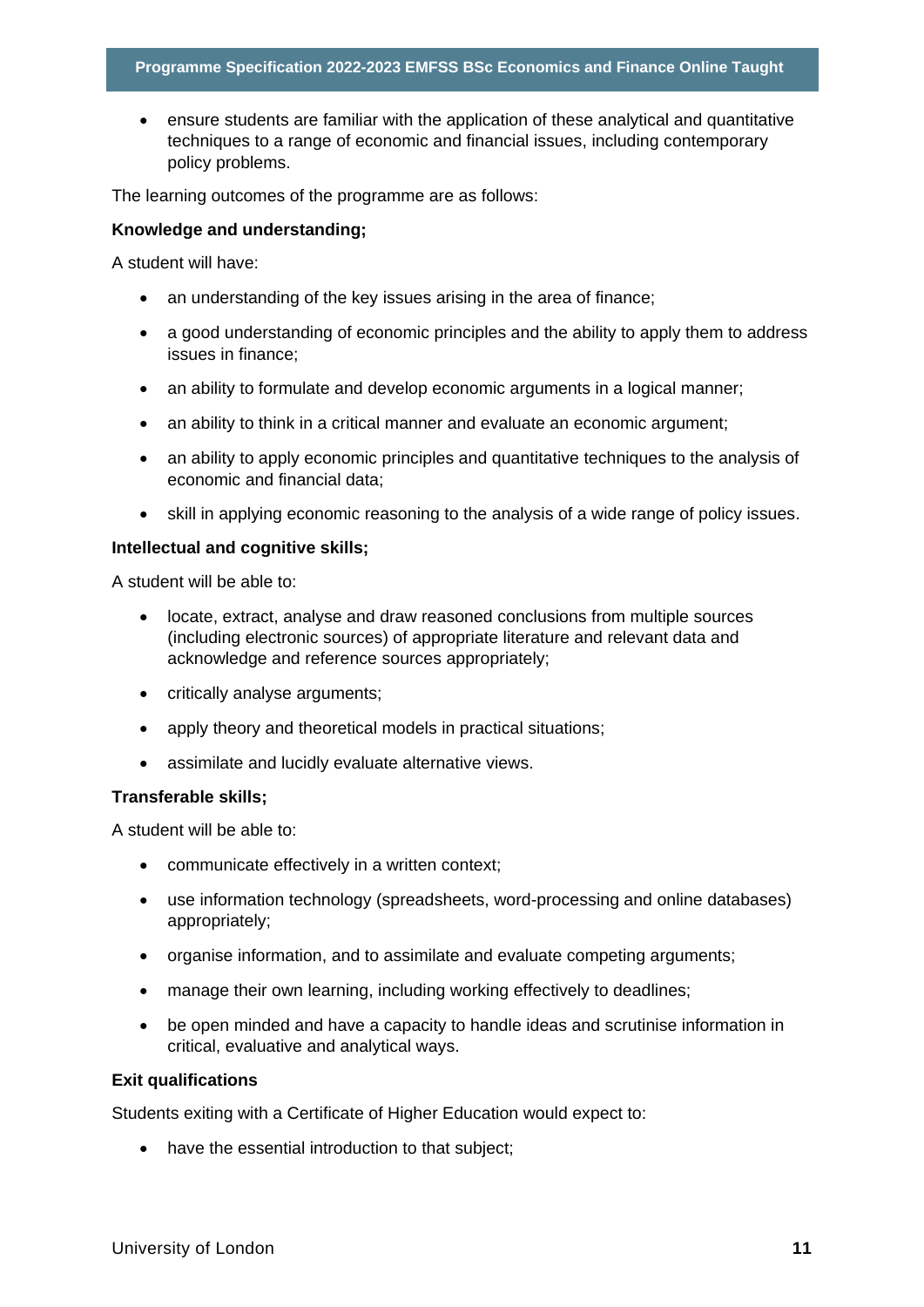- demonstrate an understanding on the concepts and principles related to their area of study; and
- be able to communicate ideas and findings in a reliable and structured way.

Students exiting with a Diploma of Higher Education would, in addition, expect to:

- develop a greater understanding and a sophistication of thinking as they work through the courses;
- build on their existing knowledge to approach the concepts and principles from a wider context;
- be at a stage where they will have obtained qualities and skills necessary for employment and further study in the area.

# <span id="page-12-0"></span>**Learning, teaching and assessment strategies**

A student will access course materials on a Virtual Learning Environment (VLE) via desktop, mobile or table devices. Students will also complete assignments on the VLE.

Students will receive academic and technical support on the VLE. Class teachers will guide students through their learning and Student Success Advisors will advise students on progression within the programme.

Students will be required to attend live, online sessions and will be able to collaborate in real time with class teachers and fellow students and be able to engage in dialogue and develop and negotiate conclusions with others – key components in the acquisition of knowledge, understanding and transferable skills.

Written examinations form the greater part of the assessment of the programmes. For each course students will be assessed mainly by written examination. Questions are structured to allow students to demonstrate that they have acquired appropriate knowledge and understanding. The way that students manage data, solve problems, evaluate ideas and the organisational skills they use to structure their written answers allows the standard of intellectual and transferable skills to be assessed.

Assessment criteria for the programme take into account the level at which these skills have been achieved.

## <span id="page-12-1"></span>**Assessment methods**

In line with our current General Regulations, the University may offer students alternative assessments where necessary. This includes holding online timed assessments in place of written examinations, which are usually held at examination centres.

Aside from a few exceptions, each full course is examined by one three-hour unseen written assessment and each half course by one two-hour unseen written assessment. The assessment of some courses also involves the submission of coursework or a project – in these cases, details are included as part of the course syllabus.

The written examinations take place on two occasions each year, normally commencing in May and October. These are held at established examination centres worldwide.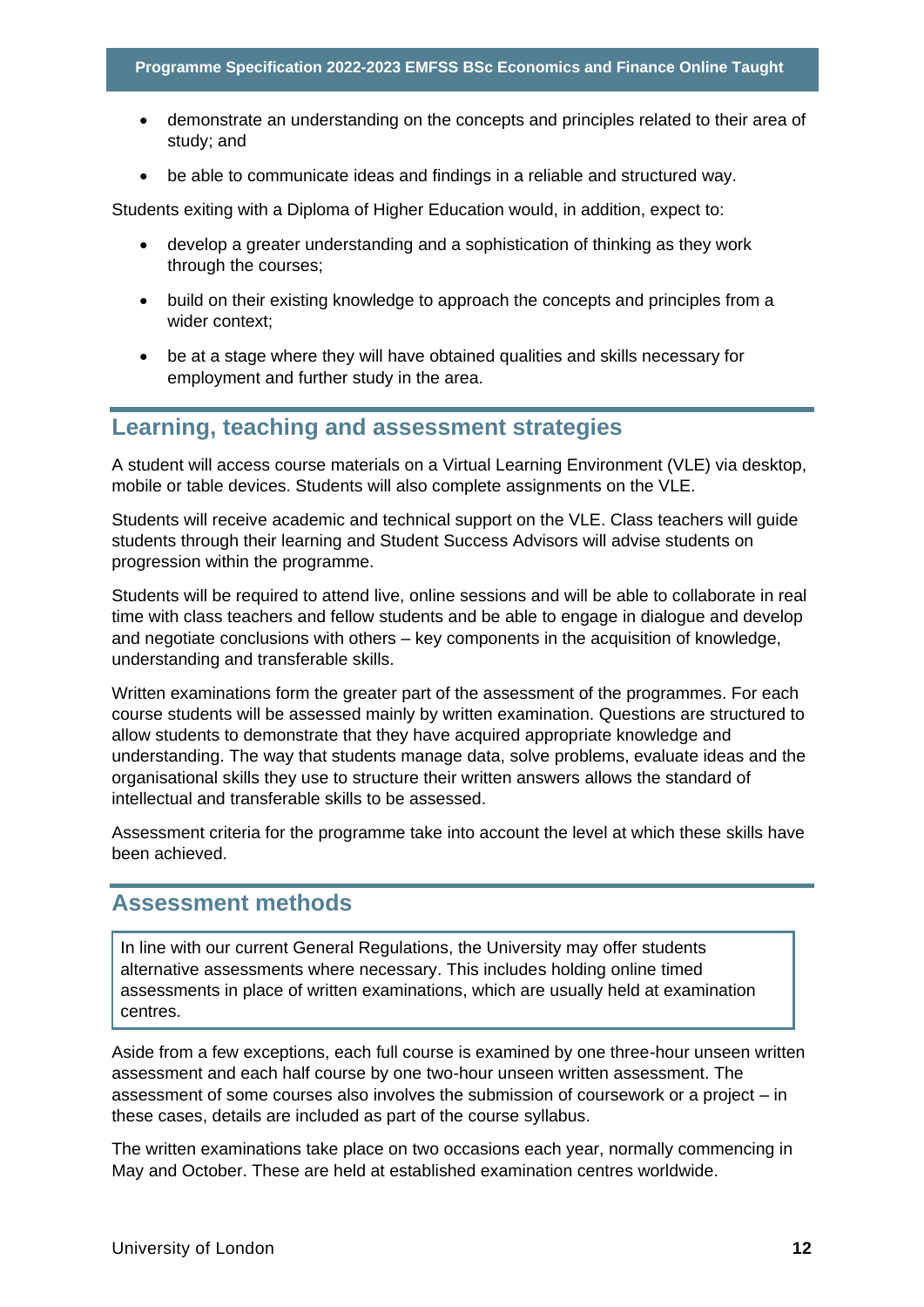The first opportunity to be assessed for courses initially studied in the August and November teaching blocks is May of the following year. The first opportunity to be assessed for courses initially studied in the February and May teaching blocks is October of the same year.

Full details of the dates of all assessment are available on the website.

# <span id="page-13-0"></span>**Student support and guidance**

- The Virtual Learning Environment (VLE) sometimes referred to as Digital Campus: this gives access to materials for each course, including live, online sessions and study support resources.
- A Student Success Advisor will provide advice and guidance throughout your programme.
- A class teacher will facilitate live, online teaching sessions.
- Student Guide: This provides information which is common to all students and gives information about matters of importance from the start of a student's relationship with the University of London through to their graduation.
- Student Portal: for accessing student induction, study skills support, student wellbeing advice.
- Recommended reading lists are provided online. Students may need to buy their own textbooks.
- Online discussion areas which allow students to communicate with each other.
- Past examination papers and examiners' commentaries. These provide an indication of the format of examinations and course-level feedback on completed assessments.
- Programme Regulations: these are a set of rules which apply to your programme students are responsible for ensuring they are familiar with the regulations for their programme.
- The Online Library provides a range of e-books, along with full-text and multidisciplinary databases where journal articles, book reviews and reports can be found. The Online Library also has a dedicated homepage for EMFSS students.
- University of London library: Registered students may use the resources located within the Senate House library (for a small additional fee).
- A University of London email account and web area for personal information management.

# <span id="page-13-1"></span>**Quality evaluation and enhancement**

The University of London delivers the majority of its flexible and distance learning programmes through a collaboration between the University of London Worldwide and member institutions of the University of London. However some of the flexible and distance learning programmes draw solely on academic input from the University of London, and are delivered without academic lead by a member institutions. The policies, partnerships (where applicable) and quality assurance mechanisms applicable for the programmes are defined in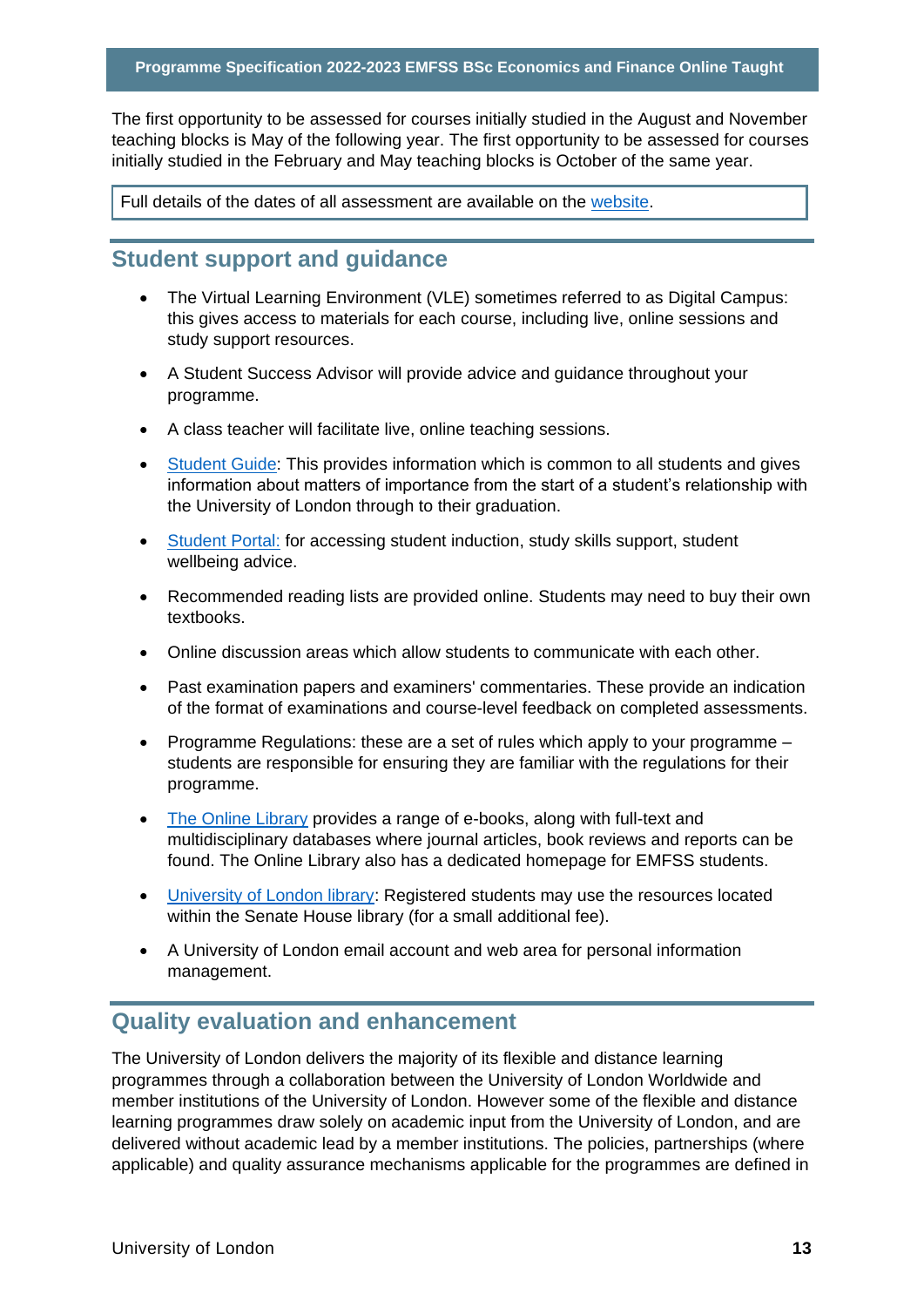the following key documents: The Quality Framework, the Quality Assurance Schedules, Guidelines for Examinations, General Regulations and, for each programme, programme specific regulations.

#### **Awards standards**

All University of London qualifications have to align with the Frameworks for Higher Education Qualifications of UK Degree-Awarding Bodies to assure appropriate standards for each qualification. In addition, every programme that is developed by a member institution of the University of London (or a consortium with representation by more than one member institution) will be developed to the same standard as would be applied within the institution concerned. Proportionate and robust approval procedures, including external scrutiny and student engagement are in place for all programmes. Learning materials are written and all assessments are set and marked by academic staff who are required to apply the University's academic standards.

#### **Review and evaluation mechanisms**

Some of the key mechanisms in place to assure the standards of all University of London qualifications and the quality of the student experience, include:

- Annual programme reports: produced for all programmes in order to review and enhance the provision and to plan ahead;
- Independent external examiners: submit reports every year to confirm that a programme has been assessed properly and meets the appropriate academic standards;
- Annual student information statistics: prepared for all systematic reporting within the University of London;
- Periodic programme reviews: carried out every 4-6 years to review how a programme has developed over time and to make sure that it remains current and up-to-date.

Improvements are made as necessary to ensure that systems remain effective and rigorous.

#### **Student feedback and engagement**

The principal channel for collecting feedback from students is the Student Experience Survey. Carried out every two years, this collects feedback from the student body on a range of topics relating to the student lifecycle. The results are analysed externally and then considered in a number of different ways, including by the programme team, principal committees and the senior leadership team. Details of any resulting actions taken are published on the Virtual Learning Environment and the Student Portal.

Additionally, on completion of their programme of study students will be invited to take a survey that seeks to measure what they have gained from their studies.

There are also opportunities for students to get involved in governance. An undergraduate and postgraduate student member is appointed by the University to the majority of committees through an annual appointment round. Some programmes also recruit student members at the programme level. Students are frequently invited to take part in quality review processes such as Periodic Programme Reviews, Programme approval, Thematic Reviews, MOOC review panels and ad hoc focus groups. Opportunities such as these are advertised through social media and on the website. More information can be found on the website.